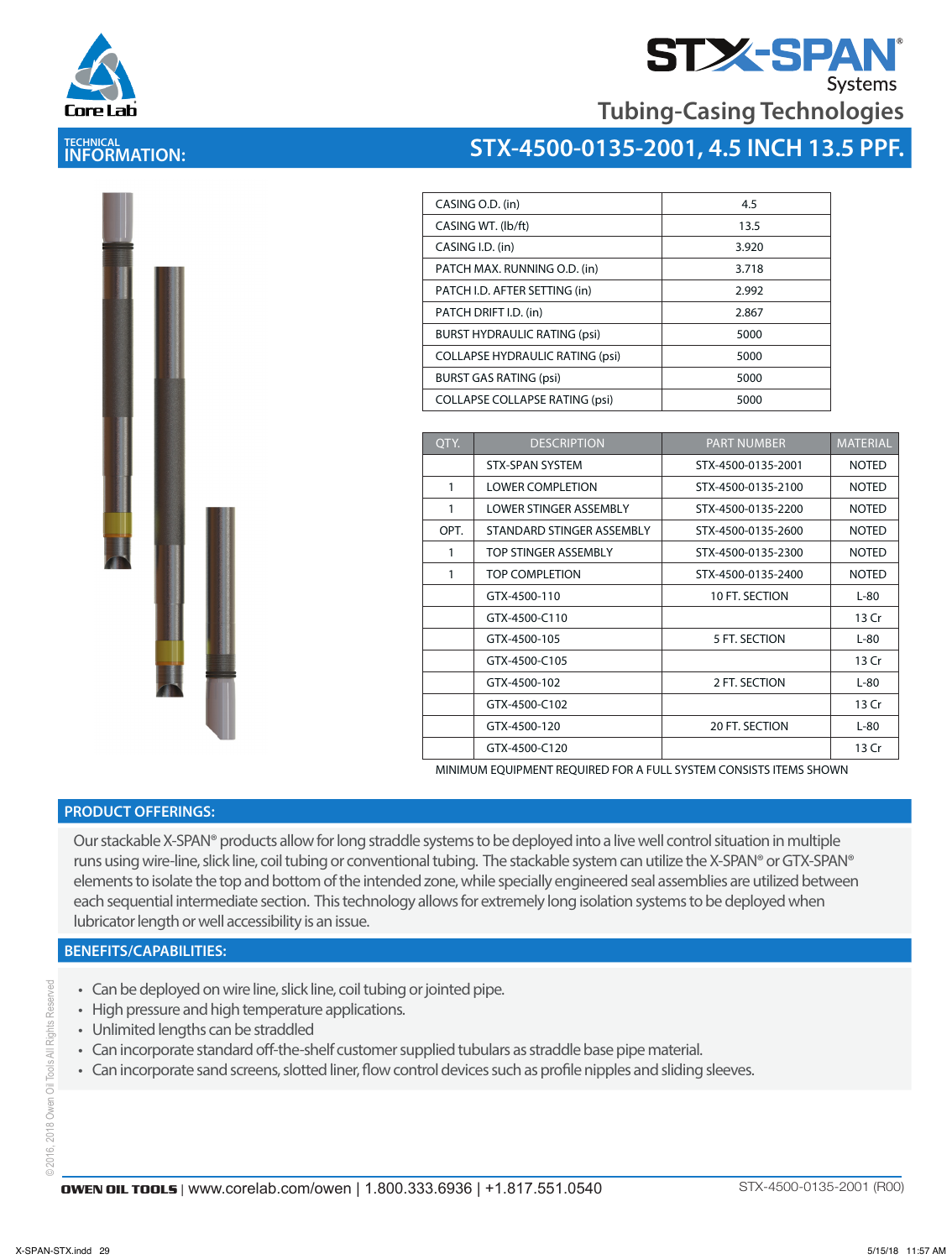



# **STX-4500-0135-2001, 4.5 INCH 13.5 PPF.**



| CASING O.D. (in)                       | 4.5   |
|----------------------------------------|-------|
| CASING WT. (lb/ft)                     | 13.5  |
| CASING I.D. (in)                       | 3.920 |
| PATCH MAX. RUNNING O.D. (in)           | 3.718 |
| PATCH I.D. AFTER SETTING (in)          | 2.992 |
| PATCH DRIFT I.D. (in)                  | 2.867 |
| <b>BURST HYDRAULIC RATING (psi)</b>    | 5000  |
| <b>COLLAPSE HYDRAULIC RATING (psi)</b> | 5000  |
| <b>BURST GAS RATING (psi)</b>          | 5000  |
| <b>COLLAPSE COLLAPSE RATING (psi)</b>  | 5000  |

| QTY.           | <b>DESCRIPTION</b>                        | <b>PART NUMBER</b> | <b>MATERIAL</b>             |
|----------------|-------------------------------------------|--------------------|-----------------------------|
|                | <b>LOWER COMPLETION</b>                   | STX-4500-0135-2100 | <b>NOTED</b>                |
| $\overline{2}$ | <b>ELASTOMER</b>                          | GTX-4500-0135-6000 | <b>HSN</b>                  |
| $\mathbf{1}$   | <b>BOX ELEMENT</b>                        | GTX-4500-0135-2410 | 13 Cr                       |
| $\mathbf{1}$   | <b>BOTTOM SWAGE</b>                       | GTX-4500-0135-2310 | <b>SUPER / HYPER CHROME</b> |
| $\mathbf{1}$   | O-RING                                    | OOO-V569-151       | <b>VITON</b>                |
| $\mathbf{1}$   | O-RING                                    | OOO-V569-152       | <b>VITON</b>                |
| $\mathbf{1}$   | 60 K SHEAR RING                           | PAT-4500-047       | 4140                        |
| $\mathbf{1}$   | SET SCREW 1/4 INCH X 20 TPI,<br>5/16 INCH | PUR-0501-030       | <b>ALLOY</b>                |
| $\mathbf{1}$   | <b>SLEEVE NUT</b>                         | SET-3250-420       | 4140/4142                   |
| $\mathbf{1}$   | SETTING SLEEVE LOCK NUT                   | SET-3250-421       | 4140/4142                   |
| $\mathbf{1}$   | <b>OUICK CHANGE ROD</b>                   | SET-3250-130       | 4130/4140                   |
| $\mathbf{1}$   | <b>OUICK CHANGE NUT</b>                   | SET-3250-131       | 4130/4140                   |
| $\mathbf{1}$   | TOP ADAPTER ROD                           | SET-3250-132       | 4130/4140                   |
| $\mathbf{1}$   | ROD TANDEM CONNECTOR<br>SET-3250-133      |                    | 4130/4140                   |
| $\mathbf{1}$   | <b>BOTTOM ROD EXTENDED</b>                | SET-3250-136L      | 4130/4140                   |
| $\mathbf{1}$   | <b>COLLET ASSEMBLY</b>                    | SET-3250-447       | <b>NOTED</b>                |
| $\mathbf{1}$   | <b>COLLET BODY</b>                        | SET-3250-442       | 4140/4142                   |
| $\mathbf{1}$   | <b>END SUB</b>                            | SET-3250-443       | 4140/4142                   |
| $\mathbf{1}$   | <b>COLLET SUPPORT</b>                     | SET-3250-446A      | 4140/4142                   |
| $\mathbf{1}$   | <b>LOWER RECEIVER</b>                     | STX-4500-0135-2130 | <b>SUPER / HYPER CHROME</b> |
| $\mathbf{1}$   | LATCH COLLET 90 L/H                       | STX-4500-0135-2553 | <b>SUPER / HYPER CHROME</b> |
| $\mathbf{1}$   | SETTING SLEEVE UPPER                      | SET-3250-422A      | 4140/4142                   |
| $\mathbf{1}$   | SETTING SLEEVE LOWER                      | SET-3250-422B      | 4140/4142                   |

MINIMUM EQUIPMENT REQUIRED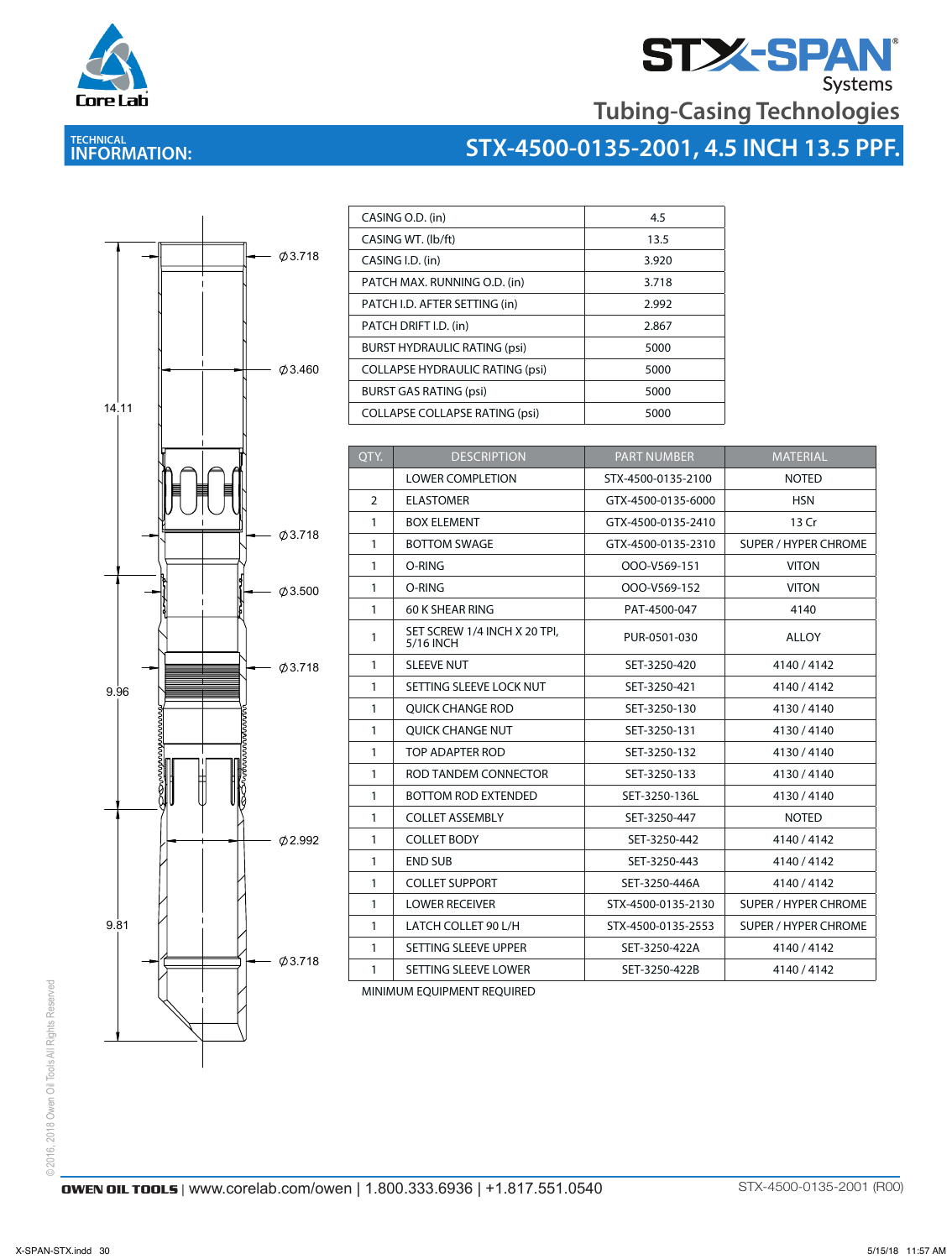



 $\Gamma$ 

# **STX-4500-0135-2001, 4.5 INCH 13.5 PPF.**



| CASING O.D. (in)                       | 4.5   |
|----------------------------------------|-------|
| CASING WT. (lb/ft)                     | 13.5  |
| CASING I.D. (in)                       | 3.920 |
| PATCH MAX. RUNNING O.D. (in)           | 3.718 |
| PATCH I.D. AFTER SETTING (in)          | 2.992 |
| PATCH DRIFT I.D. (in)                  | 2.867 |
| <b>BURST HYDRAULIC RATING (psi)</b>    | 5000  |
| <b>COLLAPSE HYDRAULIC RATING (psi)</b> | 5000  |
| <b>BURST GAS RATING (psi)</b>          | 5000  |
| <b>COLLAPSE COLLAPSE RATING (psi)</b>  | 5000  |

| QTY.           | <b>DESCRIPTION</b>            | <b>PART NUMBER</b> | MATERIAL                    |
|----------------|-------------------------------|--------------------|-----------------------------|
|                | <b>LOWER STINGER ASSEMBLY</b> | STX-4500-0135-2200 | <b>NOTED</b>                |
| $\mathbf{1}$   | LOWER STINGER W/ L/H WICKER   | STX-4500-0135-2220 | <b>SUPER / HYPER CHROME</b> |
| $\mathbf{1}$   | STANDARD RECEIVER             | STX-4500-0135-2530 | SUPER / HYPER CHROME        |
| OPT.           | 10 FT. SECTION                | GTX-4500-110C      | 13 CR                       |
| $\mathbf{1}$   | SEAL RET. W 90 WICKER L/H     | STX-4500-0135-2555 | 13 CR                       |
| $\mathbf{1}$   | LATCH COLLET 90               | STX-4500-0135-2551 | SUPER / HYPER CHROME        |
| $\mathbf{1}$   | <b>SEAL STACK</b>             | STX-4500-0135-2500 | VITON/TEFLON/RYTON          |
| $\overline{2}$ | O-RING                        | OOO-V569-151       | <b>VITON</b>                |
| $\overline{2}$ | O-RING                        | OOO-V569-152       | <b>VITON</b>                |
| $\mathbf{1}$   | DEPLOYMENT AND RETRIEVAL TOOL | DRT-4500-0135-1001 | <b>NOTED</b>                |
|                | STANDARD STINGER ASSEMBLY     | STX-4500-0135-2600 | <b>NOTED</b>                |
| $\mathbf{1}$   | STANDARD STINGER              | STX-4500-0135-2230 | SUPER / HYPER CHROME        |
| $\mathbf{1}$   | <b>STANDARD RECEIVER</b>      | STX-4500-0135-2530 | SUPER / HYPER CHROME        |
| OPT.           | 10 FT. SECTION                | GTX-4500-110C      | 13 CR                       |
| $\mathbf{1}$   | SEAL RET. W 90 WICKER         | STX-4500-0135-2550 | 13 CR                       |
| $\mathbf{1}$   | LATCH COLLET 90               | STX-4500-0135-2551 | SUPER / HYPER CHROME        |
| $\mathbf{1}$   | <b>SEAL STACK</b>             | STX-4500-0135-2500 | VITON/TEFLON/RYTON          |
| $\overline{2}$ | O-RING                        | OOO-V569-151       | <b>VITON</b>                |
| $\overline{2}$ | O-RING                        | OOO-V569-152       | <b>VITON</b>                |
| $\mathbf{1}$   | DEPLOYMENT AND RETRIEVAL TOOL | DRT-4500-0135-1001 | <b>NOTED</b>                |
|                | TOP STINGER ASSEMBLY          | STX-4500-0135-2300 | <b>NOTED</b>                |
| $\mathbf{1}$   | STANDARD STINGER              | STX-4500-0135-2230 | <b>SUPER / HYPER CHROME</b> |
| $\mathbf{1}$   | <b>TOP RECEIVER</b>           | STX-4500-0135-2330 | SUPER / HYPER CHROME        |
| OPT.           | 10 FT. SECTION                | GTX-4500-110C      | 13 CR                       |
| $\mathbf{1}$   | SEAL RET. W 90 WICKER         | STX-4500-0135-2550 | 13 CR                       |
| $\mathbf{1}$   | LATCH COLLET W/77 DEG         | STX-4500-0135-2552 | SUPER / HYPER CHROME        |
| $\mathbf{1}$   | <b>SEAL STACK</b>             | STX-4500-0135-2500 | VITON/TEFLON/RYTON          |
| 2              | O-RING                        | OOO-V569-152       | <b>VITON</b>                |
| $\overline{2}$ | O-RING                        | OOO-V569-151       | <b>VITON</b>                |
|                |                               |                    |                             |

MINIMUM EQUIPMENT REQUIRED FOR 10 FT. SYSTEM

© 2016, 2018 Owen Oil Tools All Rights Reserved © 2016, 2018 Owen Oil Tools All Rights Reserved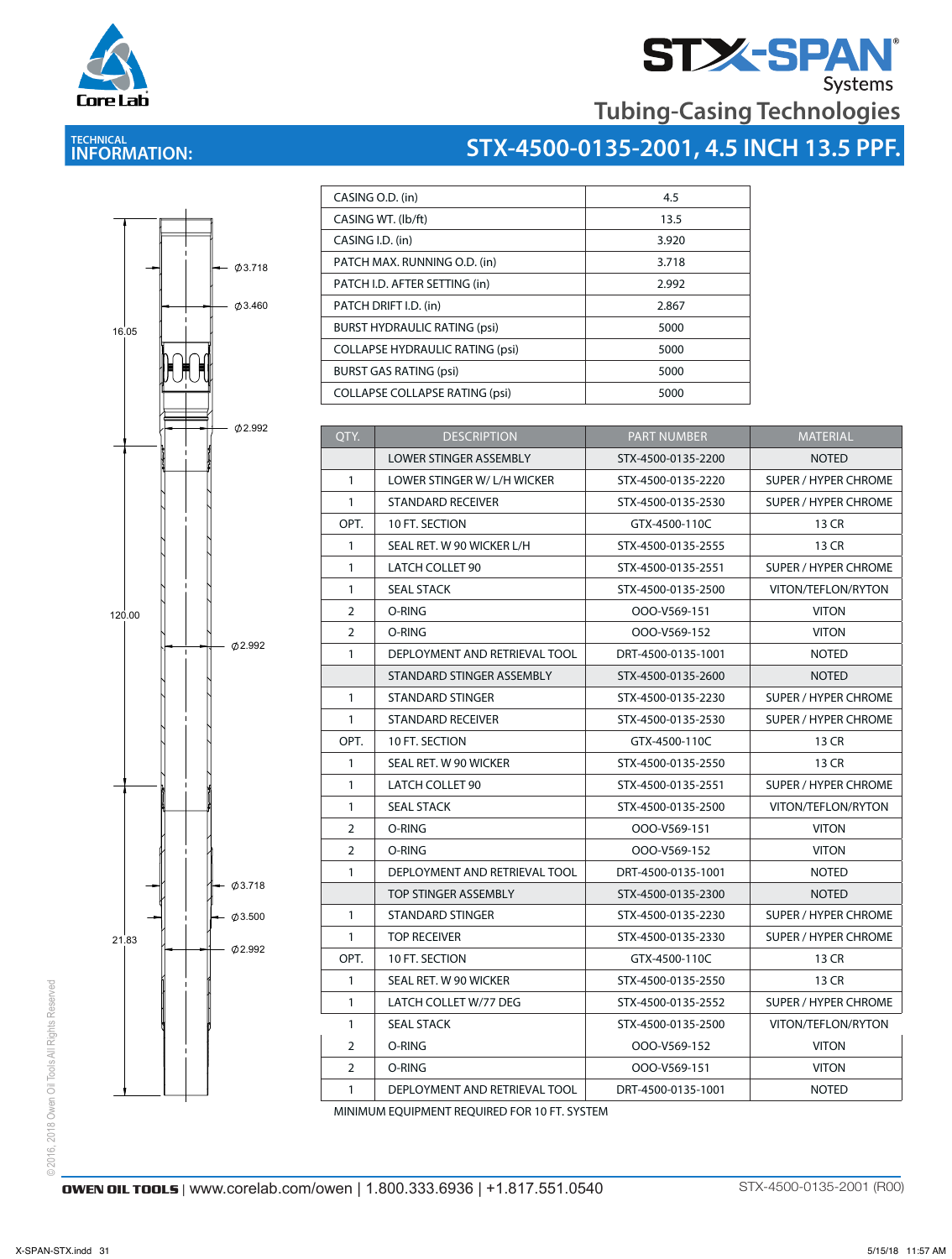



| STX-4500-0135-2001, 4.5 INCH 13.5 PPF. |  |
|----------------------------------------|--|
|                                        |  |



| CASING O.D. (in)                       | 4.5   |
|----------------------------------------|-------|
| CASING WT. (lb/ft)                     | 13.5  |
| CASING I.D. (in)                       | 3.920 |
| PATCH MAX. RUNNING O.D. (in)           | 3.718 |
| PATCH I.D. AFTER SETTING (in)          | 2.992 |
| PATCH DRIFT I.D. (in)                  | 2.867 |
| <b>BURST HYDRAULIC RATING (psi)</b>    | 5000  |
| <b>COLLAPSE HYDRAULIC RATING (psi)</b> | 5000  |
| <b>BURST GAS RATING (psi)</b>          | 5000  |
| <b>COLLAPSE COLLAPSE RATING (psi)</b>  | 5000  |

| QTY.           | <b>DESCRIPTION</b>                     | <b>PART NUMBER</b> | <b>MATERIAL</b>             |
|----------------|----------------------------------------|--------------------|-----------------------------|
|                | <b>TOP COMPLETION</b>                  | STX-4500-0135-2400 | <b>NOTED</b>                |
| $\overline{2}$ | <b>ELASTOMER</b>                       | GTX-4500-0135-6000 | <b>HSN</b>                  |
| $\mathbf{1}$   | PIN ELEMENT                            | GTX-4500-0135-2210 | 13 Cr                       |
| $\mathbf{1}$   | <b>TOP SWAGE</b>                       | GTX-4500-0135-2110 | <b>SUPER / HYPER CHROME</b> |
| 2              | O-RING                                 | OOO-V569-151       | <b>VITON</b>                |
| $\overline{2}$ | O-RING                                 | OOO-V569-152       | <b>VITON</b>                |
| 1              | SET SCREW 1/4 INCH X 20 TPI, 5/16 INCH | PUR-0501-030       | <b>ALLOY</b>                |
| $\mathbf{1}$   | 60 K SHEAR RING                        | PAT-4500-047       | 4140                        |
| 1              | <b>SLEEVE NUT</b>                      | SET-3250-420       | 4140/4142                   |
| 1              | SETTING SLEEVE LOCK NUT                | SET-3250-421       | 4140/4142                   |
| 1              | <b>SETTING SLEEVE</b>                  | SET-3250-422       | 4140/4142                   |
| $\mathbf{1}$   | <b>QUICK CHANGE ROD</b>                | SET-3250-130       | 4130/4140                   |
| $\mathbf{1}$   | <b>OUICK CHANGE NUT</b>                | SET-3250-131       | 4130/4140                   |
| 1              | TOP ADAPTER ROD                        | SET-3250-132       | 4130/4140                   |
| $\mathbf{1}$   | ROD TANDEM CONNECTOR                   | SET-3250-133       | 4130/4140                   |
| $\mathbf{1}$   | <b>BOTTOM ROD EXTENDED</b>             | SET-3250-136L      | 4130/4140                   |
| $\mathbf{1}$   | <b>COLLET ASSEMBLY</b>                 | SET-3250-447       | <b>NOTED</b>                |
| $\mathbf{1}$   | <b>COLLET BODY</b>                     | SET-3250-442       | 4140/4142                   |
| $\mathbf{1}$   | <b>END SUB</b>                         | SET-3250-443       | 4140/4142                   |
| $\mathbf{1}$   | <b>COLLET SUPPORT</b>                  | SET-3250-446A      | 4140/4142                   |
| $\mathbf{1}$   | <b>PROFILE SUB</b>                     | STX-4500-0135-2450 | <b>SUPER / HYPER CHROME</b> |
| $\mathbf{1}$   | SEAL RET. W 77 WICKER                  | STX-4500-0135-2554 | 13 Cr                       |
| $\mathbf{1}$   | <b>SEAL STACK</b>                      | STX-4500-0135-2500 | VITON/TEFLON/RYTON          |
| 1              | TOP STINGER W / 77 DEG WICKER          | STX-4500-0135-2340 | <b>SUPER / HYPER CHROME</b> |

MINIMUM EQUIPMENT REQUIRED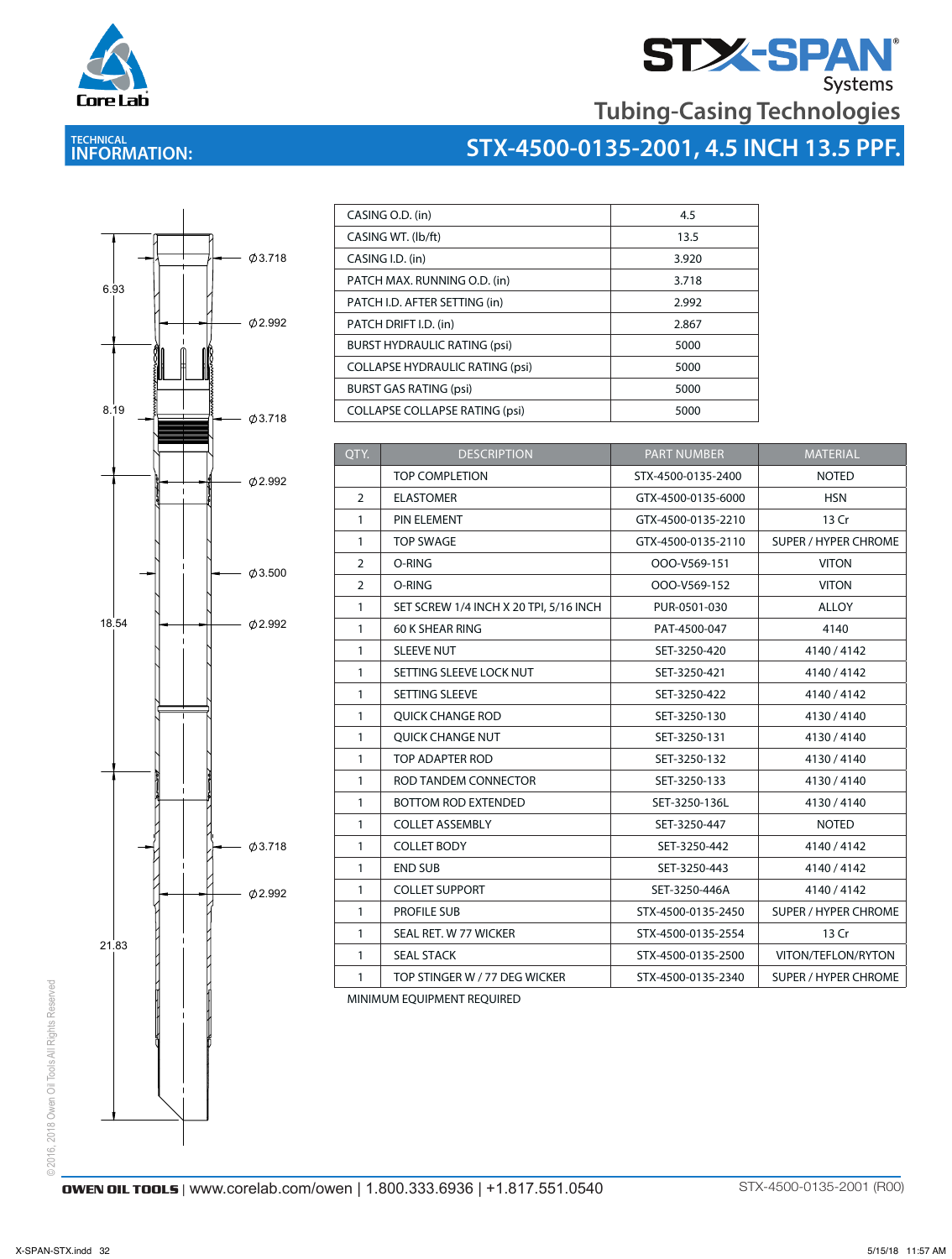

# **STX-SPAN**

**Tubing-Casing Technologies**

**STX-4500-0135-2001, 4.5 INCH 13.5 PPF.**

## **SECTION SPECIFICATIONS:**



| <b>PART NUMBER</b> | <b>LENGTH</b> | <b>OAL</b> | <b>WEIGHT</b> | <b>MATERIAL</b> |
|--------------------|---------------|------------|---------------|-----------------|
| GTX-4500-102       | 24            | 25.82      | 17.22         | L-80            |
| GTX-4500-102C      | 24            | 25.82      | 17.22         | 13 Cr           |
| GTX-4500-105       | 60            | 61.82      | 43.16         | L-80            |
| GTX-4500-105C      | 60            | 61.82      | 43.16         | 13 Cr           |
| GTX-4500-110       | 120           | 121.82     | 86.4          | L-80            |
| GTX-4500-110C      | 120           | 121.82     | 86.4          | 13 Cr           |
| GTX-4500-120       | 240           | 241.82     | 172.86        | L-80            |
| GTX-4500-120C      | 240           | 241.82     | 172.86        | 13 Cr           |

|                    | <b>WEIGHT (LBS.)</b> |
|--------------------|----------------------|
| STX-4500-0126-2100 | 80.6                 |
| STX-4500-0135-2200 | 158.0                |
| STX-4500-0135-2300 | 158.0                |
| STX-4500-0135-2600 | 158.0                |
| STX-4500-0126-2400 | 93.8                 |

## **SYSTEM WEIGHTS SETTING TOOL OPTIONS:**

| <b>WEIGHT (LBS.)</b> |                                           | <b>WEIGHT (LBS)</b><br><b>HYDRAULIC</b> |                 |     |
|----------------------|-------------------------------------------|-----------------------------------------|-----------------|-----|
| 80.6                 | 3-1/8 INCH HYDARULIC                      | SET-3125-010                            |                 | 300 |
| 158.0                | 3-1/4 INCH MULTISTAGE                     |                                         |                 |     |
| 158.0                | SETTING TOOL<br><b>INTERNALLY STROKED</b> | SET-3250-410                            |                 | 287 |
| 158.0                | (HYDRAULIC)                               |                                         |                 |     |
| 93.8                 |                                           | <b>SCREEN SUB</b>                       | TT0798-288A     |     |
|                      |                                           | <b>CIRCULATION SUB</b>                  | SET-2875-010    |     |
|                      |                                           | DUMP SUB                                | OT0710-288B-000 |     |
|                      |                                           |                                         |                 |     |

|                                                                    | <b>PYROTECHNIC</b> |                 | <b>WEIGHT (LBS)</b> |
|--------------------------------------------------------------------|--------------------|-----------------|---------------------|
| 3-1/4 INCH MULTISTAGE<br>SETTING TOOL                              | SET-3250-000       |                 | 206                 |
| 3-1/4 INCH MULTISTAGE<br>SETTING TOOL<br><b>INTERNALLY STROKED</b> | SET-3250-400       |                 | 200                 |
|                                                                    | POWER CHARGE       | OPC-3250-000-MS |                     |
|                                                                    | <b>IGNITER</b>     | DET-5306-074    |                     |
|                                                                    |                    | DET-5306-008    |                     |